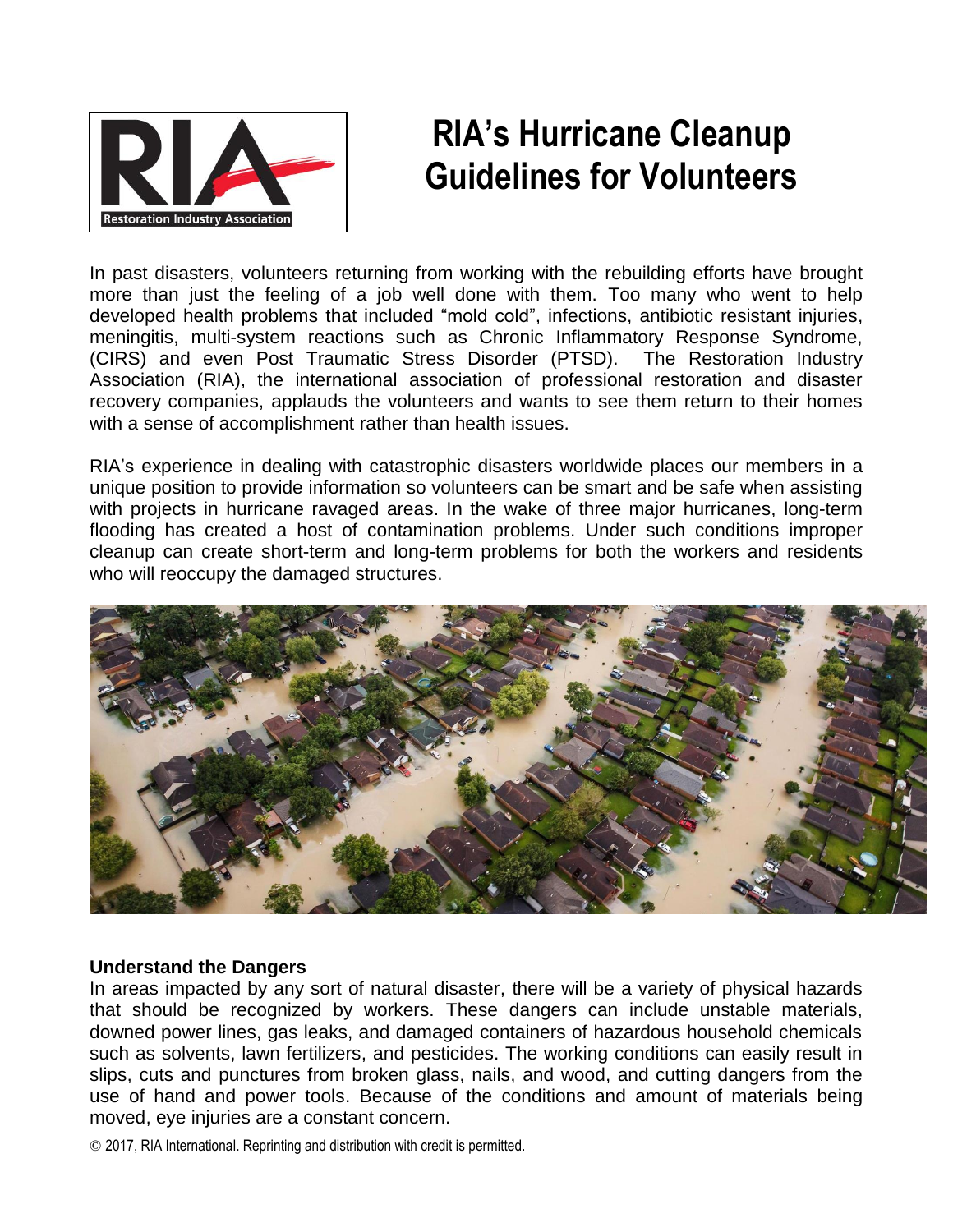In addition to visible mold growth that inevitably follows hurricane caused flooding, there are other significant hidden hazards, such as asbestos, facing volunteers. High levels of bacterial growth are common in water-damaged structures. The flooding deposits a variety of heavy metals such as lead and mercury into porous building materials. Because of the termite infestations and mosquito control programs in areas damaged by the hurricanes, significant levels of pesticide residues have been liberated, particularly around older houses. The damage to oil refineries and storage locations left many neighborhoods with visible residues. There are also airborne particulates that may be unseen by the human eye, but can still cause illnesses when inhaled.

As with past hurricanes these hazards typically result in a large number of documented reports of antibiotic resistant infections, Legionella-caused pneumonia, and a host of low grade but persistent symptoms. The dramatic rise in sinus infections, skin rashes, upper airway irritations, and persistent coughing is a sad fact for many hurricane volunteers.

#### **Health Hazards: Physical and Emotional**

Structures unoccupied for extended periods often become the new homes for vermin such as snakes, rats, fire ants, and bees. The risk of animal bites, insect stings, and exposure to noxious plants such as poison ivy is very real in all of the areas impacted by the hurricanes.

There are also long-term hazards to occupants if cleanup does not include proper decontamination of surfaces prior to rebuilding. Occupants of buildings improperly restored following the Mississippi River flooding of the 1990s suffered a host of respiratory and physical ailments that began to surface months and years after the rebuilding. These findings were buttressed in 2004 by the Institute of Medicine when their doctors reviewed the literature regarding health outcomes related to damp indoor spaces.

Finally, volunteers must be prepared for the psychological shock that can result from a combination of stark visual images and physical exhaustion. Cleanup and restoration work in an area that has suffered the devastation caused by multiple large hurricanes takes an emotional as well as a physical toll on workers.

Post traumatic stress disorder (PTSD) is defined as a specific set of symptoms arising from a markedly distressing event. Individuals exposed to victims of a trauma may also develop a unique form of PTSD even though they were not directly impacted by the event. This secondary PTSD is sometimes referred to as compassion fatigue and can affect an entire team after first appearing in one team member.

Marilyn Neudeck-Dicken, Ph.D., an expert in the area of traumatic stress, says the feelings of helplessness from seeing the devastation are normal. She recommends that volunteers keep a journal of their experiences and feelings to give them an outlet to express those emotions. A debriefing session for volunteers with a professional experienced in traumatic stress disorder is also recommended to help them deal with the powerful emotions. The American Academy of Experts in Traumatic Stress [\(www.aaets.org\)](http://www.aaets.org/) can provide more information about local critical incident stress debriefings.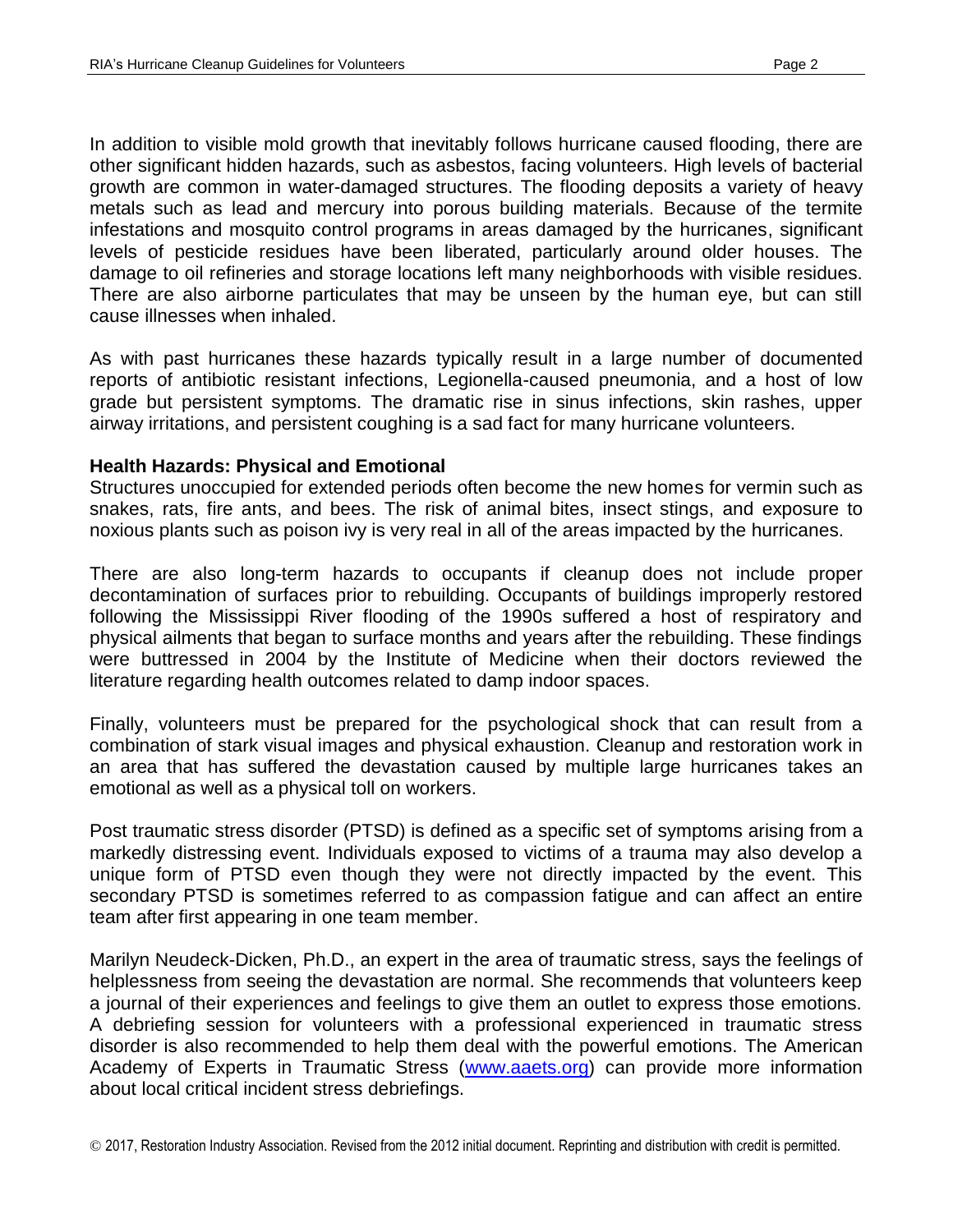Here are some things she says to keep in mind about stress:

- How one looks at life can affect the reaction to stress
- Cumulative stress affects an individual's biological, psychological and social functioning
- Every team needs a support system  $-$  e.g., clergy, family, community
- Knowing the victims can intensify stress
- Stress management needs to be ongoing, particularly for a team e.g., meditation, prayer, relaxation, exercise

## **Preparation and Prevention**

After every major hurricane power takes time to be restored to large areas. Dependable sources of clean water are not guaranteed. Sewer systems may not be functional in many communities. With this in mind, the basics need to be considered.

- Where are you going to stay?
- Where will you shower?
- How are you going to eat?
- How will you travel around the area?
- How will you manage the work?
- Who are you partnering with after you arrive?

Volunteers heading into any area should partner with local organizations or churches, since they can provide assistance in navigating the area, securing resources and identifying hazards.

Any individuals conducting cleanup work should also have appropriate immunizations. Although a final determination must be made by a physician, many public health organizations recommend that hurricane relief volunteers have: **tetanus boosters, immunizations against Hepatitis A and B, typhoid, and meningitis.**

Despite a desire to assist in this worthy activity, certain individuals should carefully consider whether they are able to volunteer effectively. Individuals with pre-existing health concerns such as asthma/allergies, heart problems, previous back injuries, compromised immune systems, or open cuts or wounds should explore other ways to help with the rebuilding rather than physically doing it themselves.

## **Personal Hygiene**

Workers should be coached in personal hygiene, specifically: avoid scratching uncovered skin and putting fingers in ears and mouth or rubbing eyes. Eating and drinking can be especially hazardous. Careful washing of hands and face should precede ingestion of any kind. (Your own perspiration can be toxic!)

When heading into a hurricane-damaged area, RIA recommends bringing:

- **First aid kits**
- **EXECUTE:** Antibiotic ointment for scrapes and wounds
- **Baby wipes**
- Hand sanitizer (small individual bottles and bulk sized for refilling)
- Personal hygiene items e.g., shampoo, soap, deodorant, toothpaste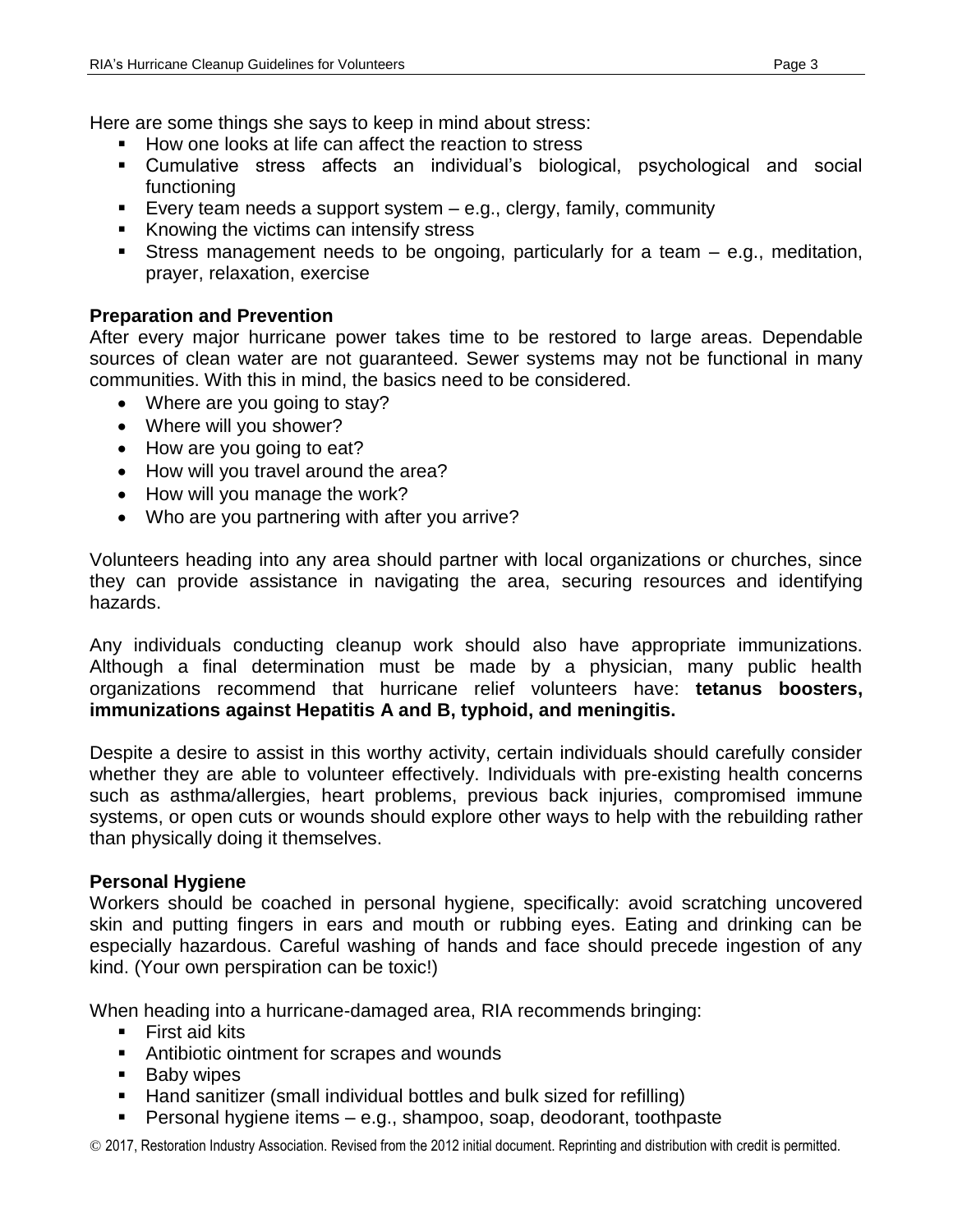- **DEET-based mosquito repellent**
- Over-the-counter anti-itch creams for insect bites
- Diarrhea medication
- **Sunscreen**
- **Energy bars**
- High protein foods (e.g., tuna, sardines, peanut butter)
- Gatorade or other sports drinks

## **Protective Gear and Practical Tools**

The importance of proper personal protective equipment (PPE) cannot be underestimated. RIA recommends that volunteers involved in demolition or reconstruction wear:

- Safety shoes, work boots or rubber boots with steel toes and shanks (not running or tennis shoes)
- **EXECT** Leather work gloves (form fitting, not oversized)
- Eye protection (e.g., goggles or safety glasses)
- Rubber gloves for cleaning or when using sanitizing chemicals (disposable nitrile gloves that are puncture resistant and non-allergenic)
- **Hard hats**
- **Appropriate respiratory protection**

Respiratory protection is mandatory given the conditions. Simple dust masks are clearly inadequate given the documented hazards that the volunteers face. Respirators with HEPA cartridges or dust masks with an N-95 or N-100 rating should be used by any workers restoring hurricane damaged structures.

Full body coverings that are water and dust resistant are also a key piece of protective equipment which will have to be used inside most structures until the demolition and decontamination activities are completed.

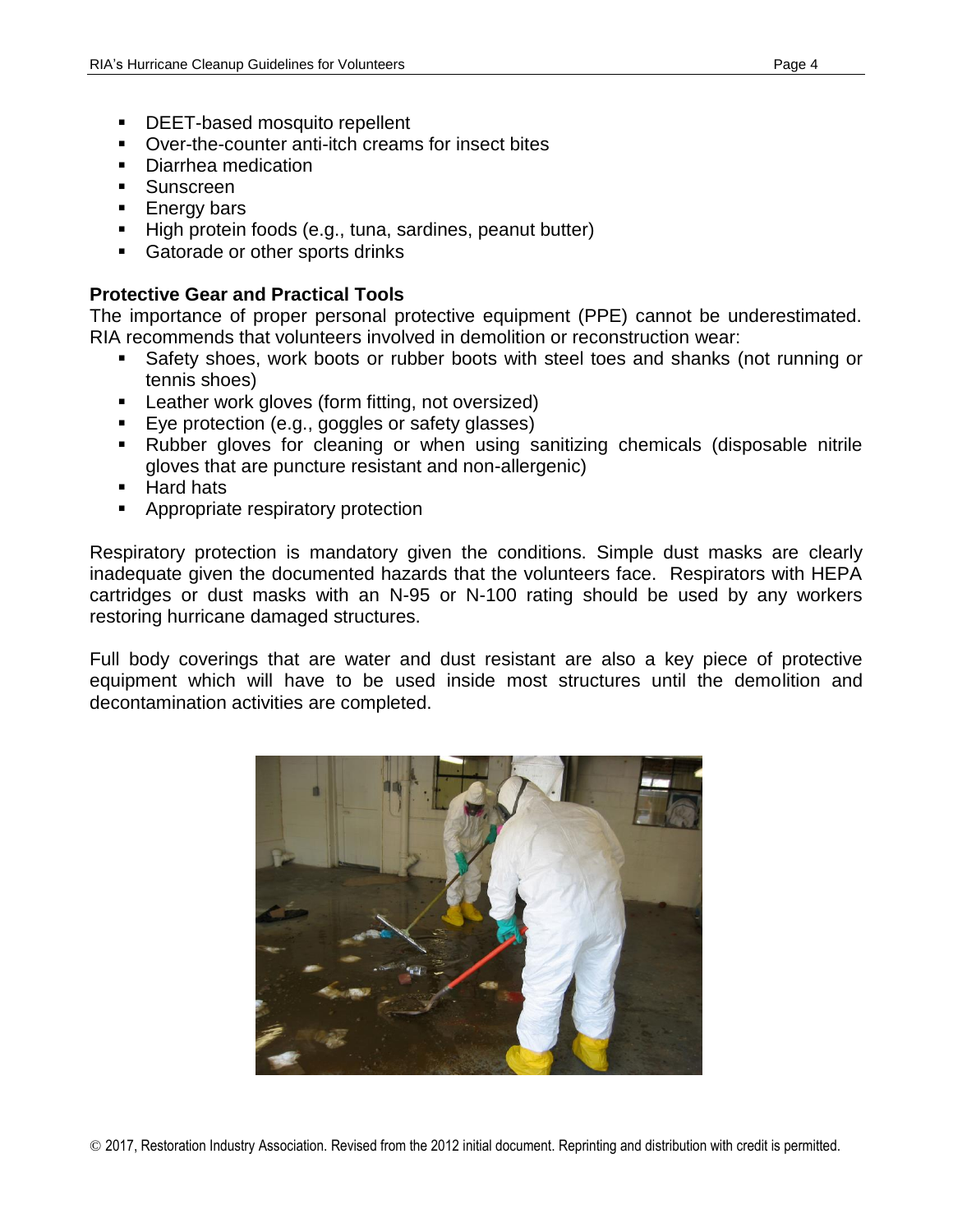Gathering the proper tools to remove contents, muck out buildings, demolish interior surface materials, and decontaminate structural members is also important. Some tools to consider bringing to the work sites include:

- **Pry bars**
- **Shovels**
- **Flashlights (with extra batteries)**
- **Tool belt**
- Razor knives
- Saws
- **Hammers**
- Cleaning supplies for salvageable items (i.e., potable water, cleaners/sanitizers, buckets, wiping rags, spray bottles, etc.)
- Wheelbarrow
- 5-gallon buckets (outfitted with pouches for holding tools)
- **Garbage cans**
- Rechargeable power tools
- **Tarps**

Because of the recommendations by FEMA for proper cleaning of structural supports, each volunteer team should consider assembling and transporting a simple pressure washing rig.





These units can be constructed from:

- A drum dolly
- **Small pressure washer**
- 55 gallon drum
- Misc. plumbing

# **Basic Cleanup Procedures**

Many hurricane damaged structures have surface contamination such as visible mold growth above the high water mark**.** There are also problems where waterborne contaminants have penetrated porous materials below the high water mark. Studies by the EPA and FEMA report that significant contamination was detected outside and inside wall cavities, so many structures will have to be gutted in order to be saved.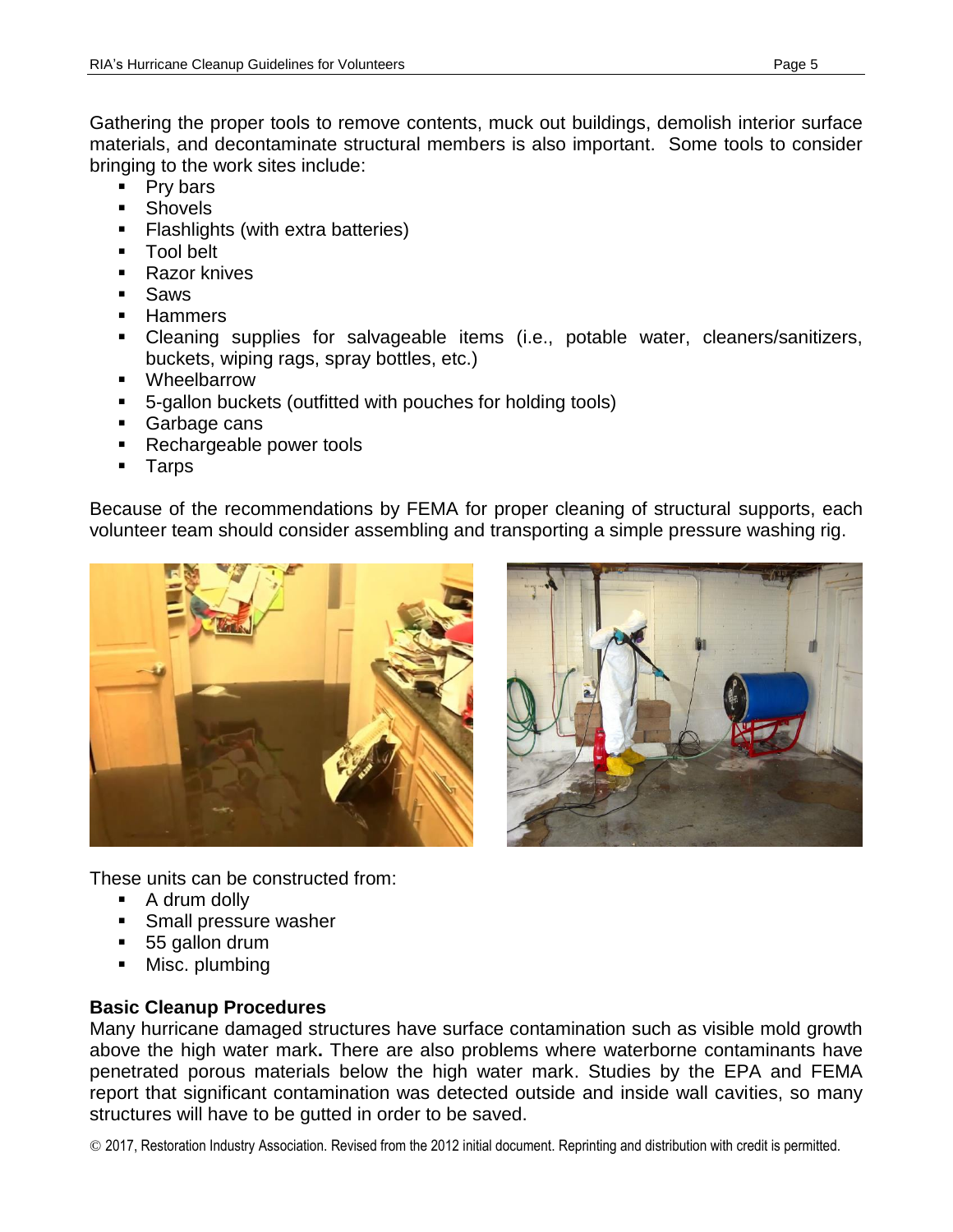Despite the wide publicity given to bleach as a sanitizing agent for use after flooding, the FEMA recovery advisories produced after Hurricane Katrina area break that pattern. Bleach is not recommended for wholesale decontamination of structures because it:

- is not a good cleaner
- **is deactivated by soil and organic matter**
- **F** reacts with other chemicals
- **is corrosive**

The recommended approach to the cleanup and decontamination of structures impacted by rain damage, storm surge or floodwaters involves six steps:

## **Step 1**

- Plan your removal area to avoid blocking access or having to move things twice.
- Remove the contents from the damaged areas of the structure
- Sort salvageable items from those for disposal
- Contents made of porous materials saturated by floodwaters and/or showing visible mold growth should be disposed of (e.g., upholstered furniture, draperies, carpeting, bedding, books, papers, clothes)

# **Step 2**

- Remove gross contamination as soon as the rooms have been cleared of the contents
- With reports of an increase in problems related to Legionella bacteria, it is recommended that surfaces with flood residue be sprayed with an antimicrobial solution before workers begin the removal of gross materials such as mud and saturated carpet

# **Step 3**

Isolate non-impacted areas using heavy gauge plastic (6-mil or thicker) over the openings and vents that connect the non-damaged areas and work zones.

# **Step 4**

Removing large quantities of finish materials is often necessary. This includes cabinets, counters, desks, walls and ceilings that have been damaged beyond repair. Even if cabinets can be cleaned, dried and saved, they should be removed from the walls so water-damaged drywall or plaster can be replaced.

Recommendations during tear out:

- Remove wet carpet, padding, and tack strips. Wear leather gloves to protect hands from puncture wounds while removing and handling tack strips. Removing wooden baseboards prior to carpet tear out may allow for their later reinstallation if they have not been water-damaged.
- Remove any curled vinyl tiles or linoleum over concrete floors. All vinyl tiles and linoleum over wooden sub-floors should be removed to allow the wood to dry. Respiratory protection should be utilized for this work as many older (pre-1970s) flooring products often contain asbestos.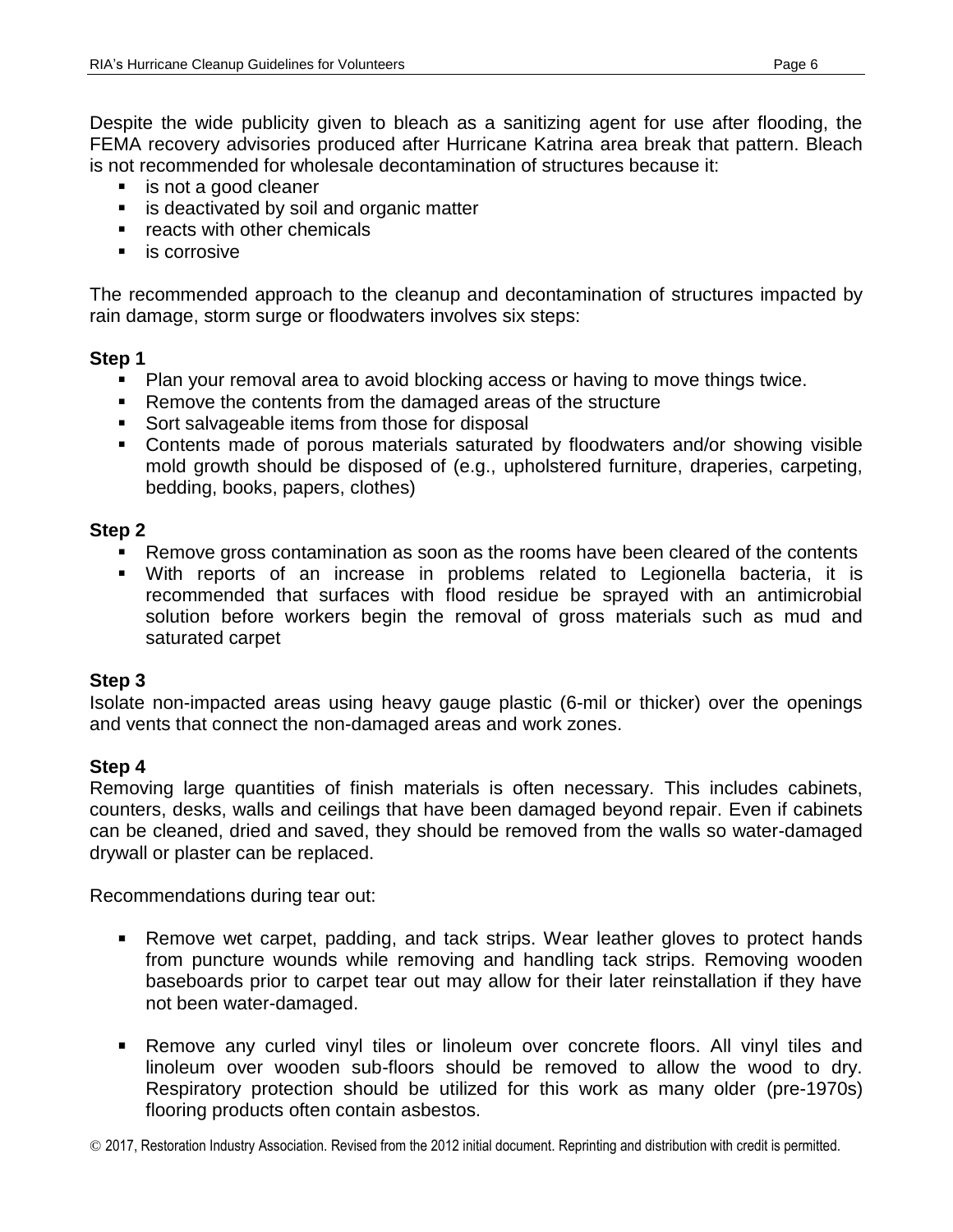- If drywall or plaster has been saturated by contaminated floodwater, it should be removed. Respiratory protection should be worn when removing drywall since some older drywall joint compound contains asbestos. If the water level was less than 2½ feet high, the wall material should be removed two feet above the obvious damage. If the water level was greater than 2½ feet, the wall material should be removed to a height of 8 feet or the ceiling junction, whichever is higher. Wall paneling should be removed if it is swollen or if saturated drywall is behind the paneling.
- Electrical outlet and wall switch plates and door and window moldings must be removed prior to the removal of the wall material. Flooded electrical receptacles should be removed completely after the appropriate circuit breakers or fuses are deactivated.
- Fibrous wall insulation (fiberglass, mineral wool, cellulose, wood fiberboard, etc.) saturated by floodwater should be removed completely. Foam plastic insulation may be left in place and allowed to dry.
- Use caution when utilizing fans or other air movers to dry out a space, since the air movement could spread the mold contamination to other areas of the structure.

## **Step 5**

The most efficient method for cleaning and decontaminating materials and surfaces involves using a residential-style pressure washer or commercial foam generator to apply a cleanerdisinfectant solution to the affected areas. Brushes improve decontamination of floors and wall studs by scrubbing solution into affected surfaces. Following the first cleaning, floors and wall studs should be rinsed with water and the cleaning process repeated. Squeegees can be used to control or direct spent solution and wet vacuums can be used to collect spent solution.

The steps recommended to decontaminate the remaining structural support members are:

- Clear rinse with clean water
- Foam or pressure wash with cleaner-disinfectant
- Agitate with brush
- Clear rinse with clean water

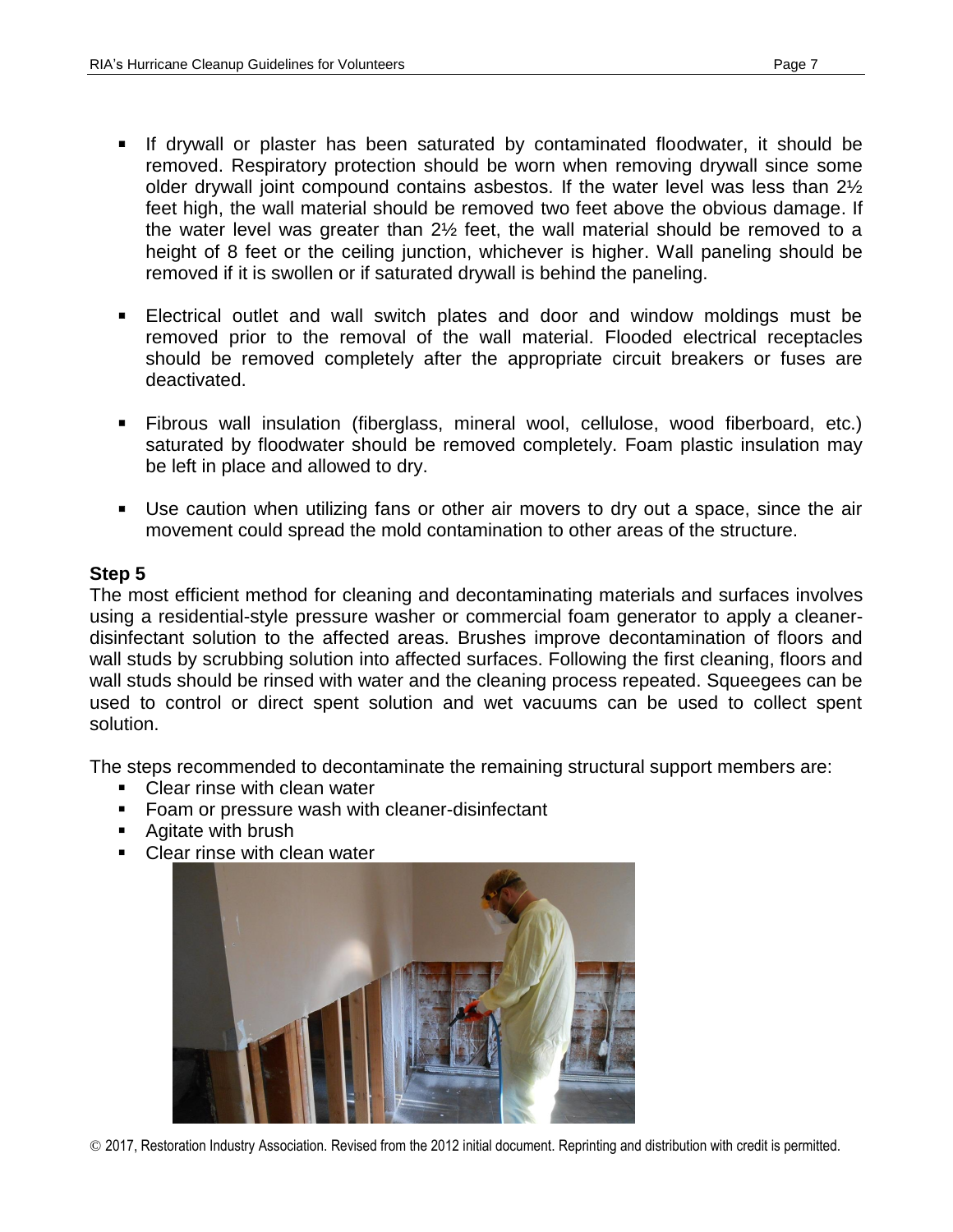#### **Step 6**

Once the cleaning process is completed, the building and any remaining contents need to dry. Drying of structural materials will take an extended period of time to return to pre-flood conditions. Exterior rooms with excellent ventilation can take two to four weeks to dry, depending on the temperature and humidity outside. Interior rooms or those with minimal ventilation can take four to six weeks or more to dry and are candidates for the use of mechanical drying equipment. The use of fans, dehumidifiers, air conditioners, and/or auxiliary electric heaters will speed drying. Allowing materials to dry naturally will take considerably longer.

Warning: Failure to allow adequate drying prior to reconstruction can trap moisture in the building, which can cause structural damage and potential health problems in the future.

#### **Stay Safe**

With three hurricanes impacting the US in the space of a few weeks the demand for the assistance of thousands of volunteers is great so safety and security cannot be overemphasized.

- All work groups should coordinate their efforts with local law enforcement agencies so that sudden bursts of activity are not mistaken for criminal actions.
- Volunteers should never enter a structure where there is evidence of structural damage such as sagging ceilings, large wall or floor cracks, or walls out of plumb.
- Because of the variety of contaminants identified in hurricane damaged structures, always wear personal protective equipment, despite the heat and the fact that such protection may be uncomfortable. Use of such safety devices is also important for all activities that require entry into damaged structures, regardless of the amount of time an individual may be inside. Even spending a short amount of time in a mold infested building can result in serious diseases such as Organic Dust Toxic Syndrome. In the wake of past hurricanes the Centers for Disease Control (CDC) determined that 46% of inspected homes had visible mold growth, and that residents and remediation workers did not consistently use appropriate respiratory protection.
- Because of the physical demands of the labor and the extra stress on the body that occurs with the use of protective equipment, volunteers should take frequent breaks away from the work area.
- All volunteers should frequently use hand and face washing supplies/facilities. No food or water should be consumed using dirty hands.
- Work team leaders must plan for proper hydration by having plenty of bottled water and other liquids available for volunteers.

Working in any hurricane damaged area involves real dangers for all involved. Education and proper preparation can help reduce the chances of injury or illness.